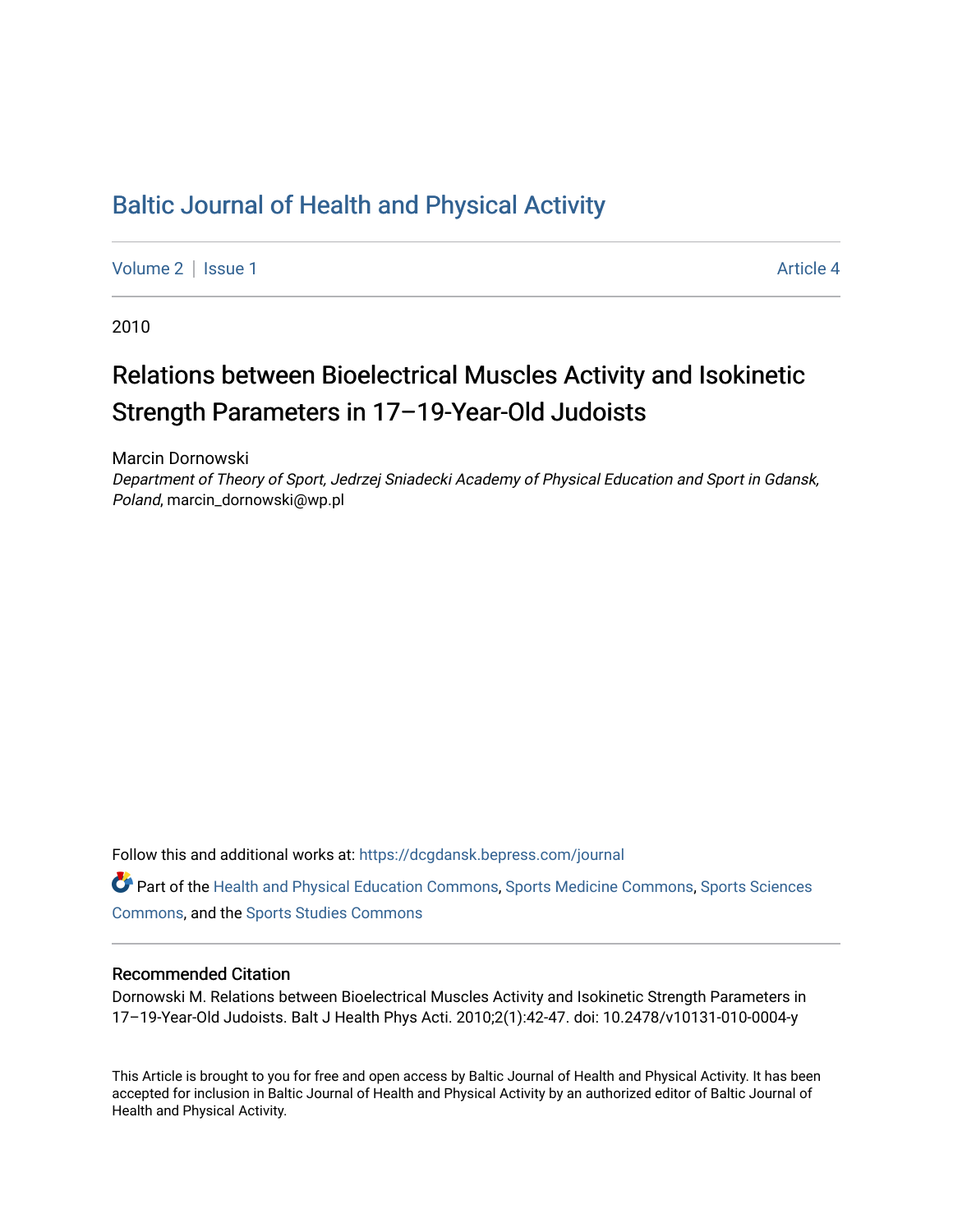|                                                                                                                                                                               | <b>Relations between Bioelectrical Muscles Activity</b><br>and Isokinetic Strength Parameters<br>in 17-19-Year-Old Judoists                                                                                                                                                                                                                                                                                                                                                                                                                                                                                                          |
|-------------------------------------------------------------------------------------------------------------------------------------------------------------------------------|--------------------------------------------------------------------------------------------------------------------------------------------------------------------------------------------------------------------------------------------------------------------------------------------------------------------------------------------------------------------------------------------------------------------------------------------------------------------------------------------------------------------------------------------------------------------------------------------------------------------------------------|
|                                                                                                                                                                               | DOI: 10.2478/v10131-010-0004-y                                                                                                                                                                                                                                                                                                                                                                                                                                                                                                                                                                                                       |
| <b>Authors' Contribution:</b>                                                                                                                                                 | <b>Marcin Dornowski</b>                                                                                                                                                                                                                                                                                                                                                                                                                                                                                                                                                                                                              |
| A – Study Design<br>B - Data Collection<br>C - Statistical Analysis<br>D - Data Interpretation<br>E - Manuscript Preparation<br>F - Literature Search<br>G - Funds Collection | Jedrzej Sniadecki Academy of Physical Education and Sport in Gdansk,<br>Poland                                                                                                                                                                                                                                                                                                                                                                                                                                                                                                                                                       |
|                                                                                                                                                                               | Key words: judo, muscle strength, electromyography.                                                                                                                                                                                                                                                                                                                                                                                                                                                                                                                                                                                  |
|                                                                                                                                                                               | <b>Abstract</b>                                                                                                                                                                                                                                                                                                                                                                                                                                                                                                                                                                                                                      |
|                                                                                                                                                                               | <b>Background:</b> Muscle strength as an element of preparation and sport competition is one of                                                                                                                                                                                                                                                                                                                                                                                                                                                                                                                                      |
| <b>Material/Methods:</b>                                                                                                                                                      | the most important aspects in technical and tactical efficiency. The aim of this<br>study was to define the level of relation between bioelectrical muscle activity<br>and isokinetic strength parameters in 17-19-year-old judoists.<br>30 judo athletes (17–19-year-old) took part in the research. The research was<br>conducted in Gdańsk Academy of Physical Education and Sport Laboratory<br>during 2006–2008. In the research authors used: to evaluate the isokinetic<br>strength level, "Concept 2 Dyno" device was used in the research, along with<br>surface summary electrical bio-potentials reading on EMG AMT-8 CDN |
|                                                                                                                                                                               | <b>BORTEC BIOMEDICAL with ACQ software.</b><br><b>Results:</b> In the upper right limb there are more statistical significant correlations                                                                                                                                                                                                                                                                                                                                                                                                                                                                                           |
|                                                                                                                                                                               | between isokinetic strength parameters and electrical muscle activities.<br>In the lower limbs measurement of the left leg shows more significant<br>correlations.                                                                                                                                                                                                                                                                                                                                                                                                                                                                   |
| <b>Conclusions:</b>                                                                                                                                                           | Comparing the upper and lower limbs, it was noticed that the isokinetic                                                                                                                                                                                                                                                                                                                                                                                                                                                                                                                                                              |
|                                                                                                                                                                               | strength parameters of the upper limbs are more correlated with the<br>measured muscle electrical activities.                                                                                                                                                                                                                                                                                                                                                                                                                                                                                                                        |
|                                                                                                                                                                               | Regarding the left and the right side comparison, the right side (the upper and<br>the lower limb) isokinetic strength parameters are more correlated with the<br>measured muscle activities.                                                                                                                                                                                                                                                                                                                                                                                                                                        |
|                                                                                                                                                                               |                                                                                                                                                                                                                                                                                                                                                                                                                                                                                                                                                                                                                                      |
| Word count: 1644<br>Tables: 7                                                                                                                                                 | Received: January 2010                                                                                                                                                                                                                                                                                                                                                                                                                                                                                                                                                                                                               |
| Figures: -                                                                                                                                                                    | Accepted: March 2010                                                                                                                                                                                                                                                                                                                                                                                                                                                                                                                                                                                                                 |

#### Address for correspondence:

Mr Marcin Dornowski

References: 28

Academy of Physical Education and Sport, Department of Theory of Sport, 80-336 Gdańsk, Poland, ul. K. Górskiego 1 Phone: +4858 554-73-16, e-mail: marcin\_dornowski@wp.pl

Published: September 2010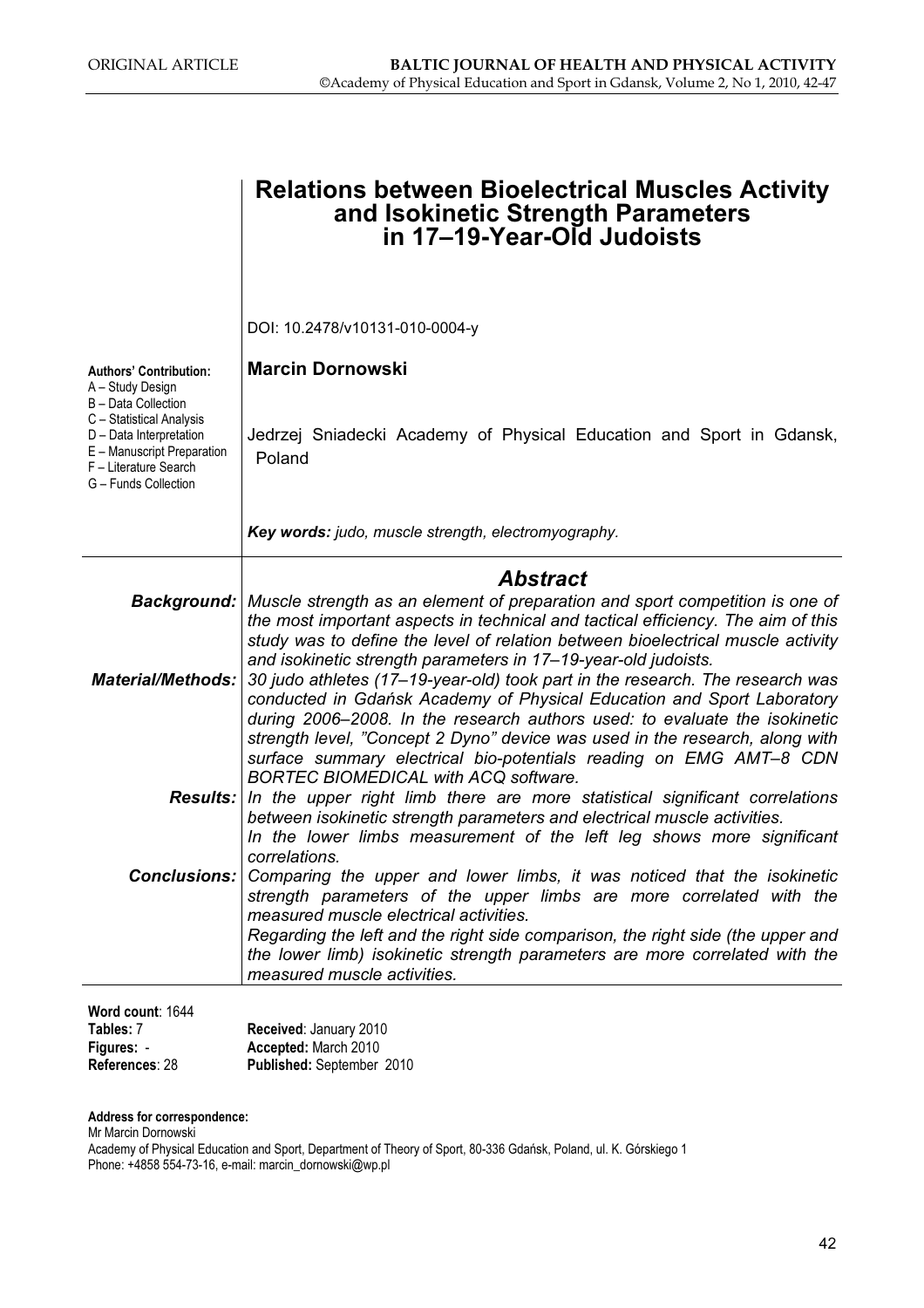#### **Introduction**

Muscle strength, as an element of preparation and sport competition, is one of the most important aspects in technical and tactical efficiency. As such it plays a crucial role at particular stages of a sports career. In the contemporary approach to sport very diverse demands insofar as this ability are observed [1,2]. The analysis of shaping and demonstrating strength abilities is a necessary condition for modern control and optimising the sport training process [3,4].

Isokinetic strength develops in conditions automatically adjusted to an external load. Very essential in this kind of strength is an instant level of load during the movement task realization [5].

Extensive research regarding different kinds of human strength abilities has been carried out by for example: different muscles – Skład, Sulisz [6]; Erdmann [7], Mickiewicz-Zawadzka [8], Adam, Olszewski [9]; Hakkinen, Myllyla [10]; Little [11], Biegunow, Sełujanow [12]; Yen [13], Jagiełło, Tkaczuk [14]; isokinetic strength – Cho et al. [15]; Imaizumi, Arao [16]; Tsuyama et al. [17]; dynamic strength – Pustelnik [18].

EMG research, as a complementation of the mechanical muscle strength measurements, was used, for example, in sport games [19] or judo [20,21].

There are numerous findings regarding relations between static strength parameters and bioelectrical muscle activity [22,23,24]. They present high dependences between static strength indicators and EMG signals of recruited muscles. There are still no strong proofs of the existence relations between isokinetic strength parameters and bioelectrical muscle activity.

The aim of this study was to define the level of relation between bioelectrical muscle activity and isokinetic strength parameters in 17–19-year-old judoists.

# Material and methods

30 judo athletes (17–19-year-old) participated in the research. The research was conducted in Gdańsk Academy of Physical Education and Sport Laboratory during 2006–2008.

In the study the author used:

- 1. "Concept 2 Dyno" device was used to evaluate the isokinetic strength level. The subjects had to perform: deflexion motion of the right and left upper and lower limbs separately and together. The deflexion movement was done from full flexion in the elbow and knee joints to the deflexion position in these joints. The trunk of the subjects was fixed in the perpendicular position with a face directed to a floor, thanks to stable thorax support on the training device seat. During the measurement 5 parameters were gathered: power, work, velocity, load, strength.
- 2. Surface summary electrical bio-potentials reading was obtained from EMG AMT 8 CDN BORTEC BIOMEDICAL with ACQ software. Bio-potentials were gathered using surface electrodes (SORIMEX EK-S50WPSG). In the upper limbs emg signals were gathered from biceps brachii caput longum (right and left) and triceps brachii caput lateralis (right and left); from lower limbs: quadratus femoris caput longum (right and left) and biceps femoris caput longum (right and left)
- 3. Statistical analysis was perofrmed using software package STATISTICA 5.0. The author used: arithmetical mean, median, standard deviation and Spearman correlation coefficient.

#### **Results**

#### I. TASK WITH THE RIGHT UPPER LIMB

The strength, power and velocity parameter of isokinetic strength correlates with all (100%) measured muscle activity; work and load parameters correlate with biceps brachii electrical activity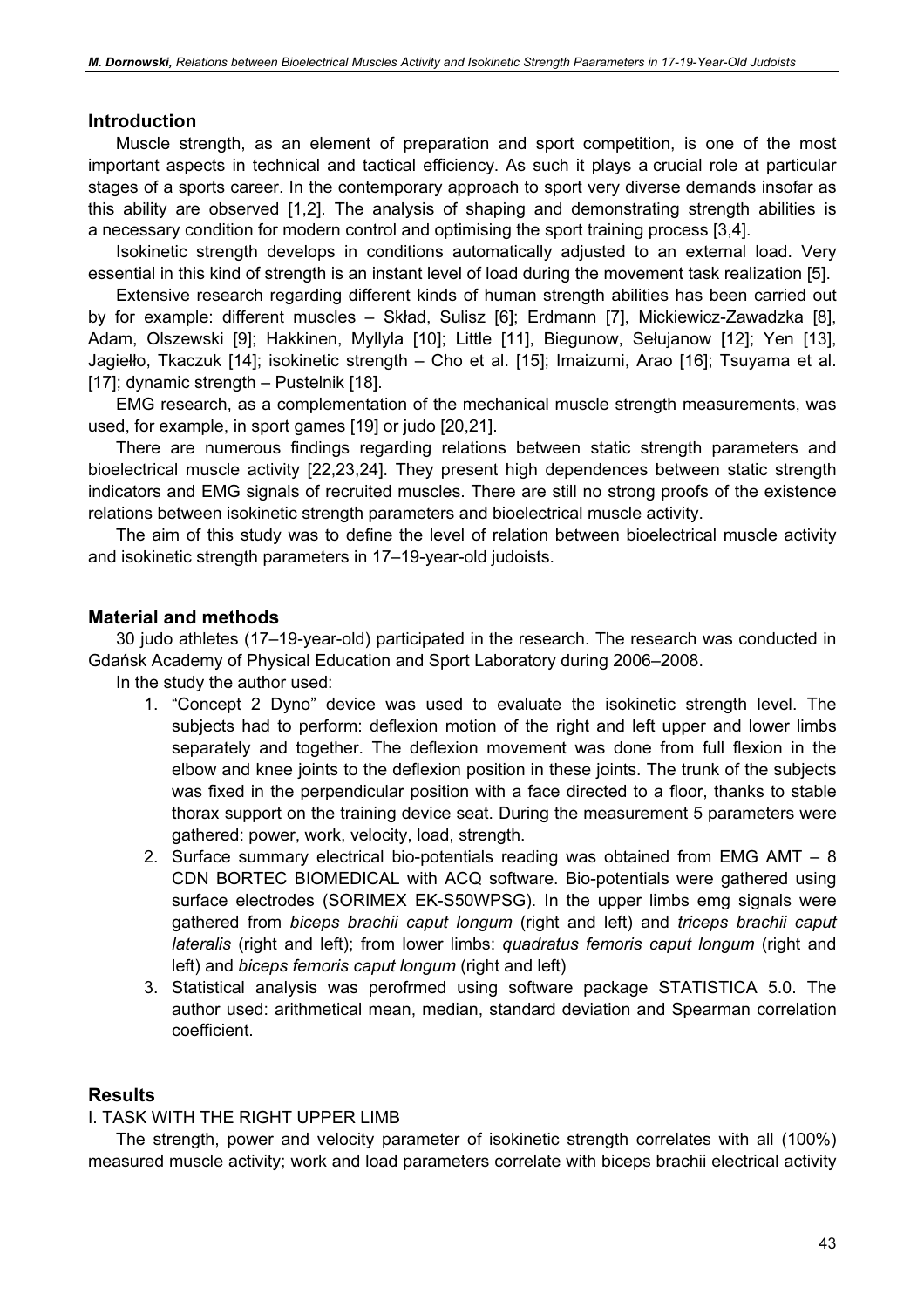(50%). A high correlation appeared between biceps brachii electrical activity and power, strength and velocity parameter level (Tab. 1).

|            |  | Tab. 1. Relations between bioelectrical muscle activity and the right upper limb isokinetic strength |  |  |  |  |  |
|------------|--|------------------------------------------------------------------------------------------------------|--|--|--|--|--|
| parameters |  |                                                                                                      |  |  |  |  |  |

| Recruited muscle                        | Strength<br>(kg) | Power<br>(watt) | Work     | Velocity<br>(m/s) | Load<br>(c.u. |
|-----------------------------------------|------------------|-----------------|----------|-------------------|---------------|
| biceps brachii caput longum (right)     | $-0.66***$       | $-0.75***$      | $-0.31*$ | $-0.60**$         | $0.46*$       |
| triceps brachii caput lateralis (right) | $-0.33*$         | $-0.38*$        | $-0.03$  | $-0.33*$          | 0.12          |

 $*$  0.3  $\leq$  rxy  $<$  0.5 average correlation factor

\*\*  $0.5 \leq$ rxy  $<$  0.7 high correlation factor [25]

#### II. TASK WITH THE LEFT UPPER LIMB

The velocity parameter of isokinetic strength correlates with all measured muscle activity (100%), the work parameter correlates with triceps brachii electrical activity (50%). Strength, power and load do not correlate with any of measured muscle activity. Although the correlations presented in Table 2 are statistically significant, their level is average (Tab. 2).

Tab. 2. Relation between bioelectrical muscle activity and the left upper limb isokinetic strength parameters

| Recruited muscle                       | Strength<br>(kg) | Power<br>(watt) | Work<br>$\rm (j)$ | Velocity<br>(m/s) | Load<br>(c.u. |
|----------------------------------------|------------------|-----------------|-------------------|-------------------|---------------|
| biceps brachii caput longum (left)     | 0.27             | $-0.15$         | $-0.26$           | $0.36*$           | $-0.13$       |
| triceps brachii caput lateralis (left) | 0.17             | $-0.14$         | $-0.32*$          | $0.36*$           | $-0.21$       |

 $*$  0.3  $\leq$  rxy  $<$  0.5 average correlation factor

\*\*  $0.5 \leq$ rxy < 0.7 high correlation factor [25]

# III. TASK WITH THE RIGHT AND LEFT UPPER LIMB (TOGETHER)

Only the strength, power and velocity parameter of isokinetic strength correlates with one (25%) out of 4 measured muscle activities (left triceps brachii). Work and load parameters do not correlate with any of the measured muscle activity. The level of correlations between left triceps brachii electrical activity and the power and velocity parameter levels can be considered as important (Tab. 3).

Tab. 3. Relation between bioelectrical muscle activity and upper limbs isokinetic strength parameters

| Recruited muscle                         | Strength<br>(kg) | Power<br>(watt) | Work<br>(i) | Velocity<br>(m/s) | Load<br>(c.u.) |
|------------------------------------------|------------------|-----------------|-------------|-------------------|----------------|
| biceps brachii caput longum (right)      | $-0.12$          | $-0.23$         | $-0.26$     | $-0.26$           | $-0.17$        |
| triceps brachiii caput lateralis (right) | $-0.42*$         | $-0.50**$       | $-0.30$     | $-0.50**$         | $-0.10$        |
| biceps brachii caput longum (left)       | 0.01             | 0.05            | $-0.12$     | 0.14              | $-0.01$        |
| triceps brachii caput lateralis (left)   | 0.13             | 0.18            | $-0.05$     | 0.26              | $-0.04$        |

 $*$  0.3  $\leq$  rxy  $<$  0.5 average correlation factor

\*\*  $0.5 \leq$  rxy < 0.7 high correlation factor [25]

#### IV. TASK WITH THE RIGHT LOWER LIMB

Only the work parameter of the isokinetic strength correlates with the measured muscle activity (100%). All correlations coefficient levels are average (Tab. 4).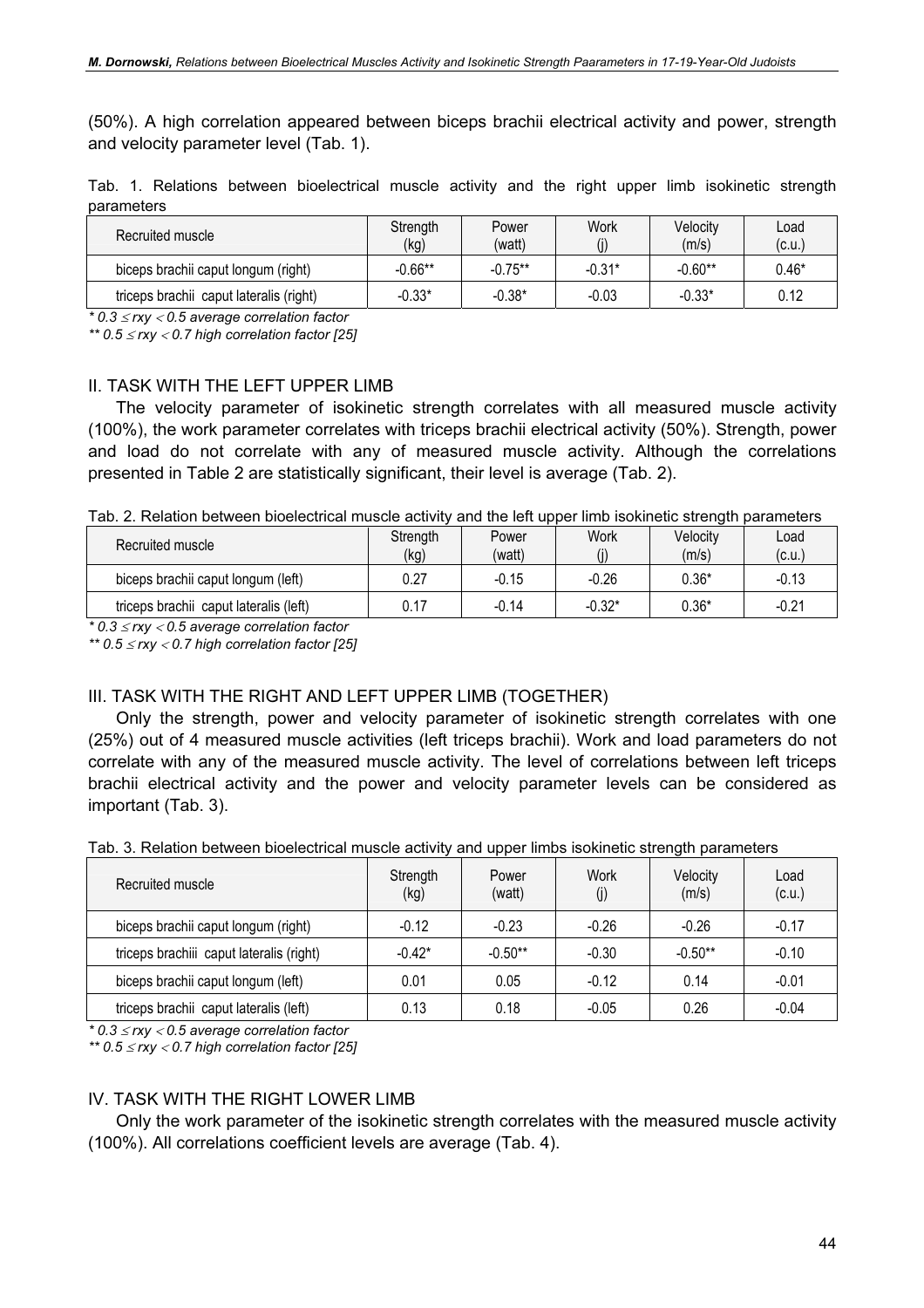| Recruited muscle                       | Strength<br>(kg) | Power<br>(watt) | Work    | Velocitv<br>(m/s) | Load<br>(c.u.) |
|----------------------------------------|------------------|-----------------|---------|-------------------|----------------|
| quadratus femoris caput longum (right) | 0.16             | 0.11            | $0.38*$ | 0.10              | 0.09           |
| biceps femoris caput longum (right)    | $-0.01$          | $-0.19$         | $0.33*$ | 0.00              | 0.11           |

Tab. 4. Relation between bioelectrical muscle activity and the right lower limb isokinetic strength parameters

 $*$  0.3  $\leq$  rxy  $<$  0.5 average correlation factor

\*\*  $0.5 \leq$ rxy < 0.7 high correlation factor [25]

# V. TASK WITH THE LEFT LOWER LIMB

Power, velocity and load parameters of the isokinetic strength correlate with all measured muscle activities (100%). The strength parameter correlates with one measured muscle activity (50%). The work parameter does not correlate with any of the measured muscle activity. Only one correlation can be taken into consideration – quadratus femoris caput longum (left) electrical activity with the load parameter level (Tab. 5).

Tab. 5. Relation between bioelectrical muscle activity and the left lower limb isokinetic strength parameters

| Recruited muscle                      | Strength<br>(kg) | Power<br>(watt) | Work    | Velocitv<br>(m/s) | Load<br>(c.u.) |
|---------------------------------------|------------------|-----------------|---------|-------------------|----------------|
| quadratus femoris caput longum (left) | $-0.30$          | $-0.37*$        | 0.17    | $-0.32*$          | $-0.50**$      |
| biceps femoris caput longum (left)    | $-0.32*$         | $-0.37*$        | $-0.13$ | $-0.34*$          | $-0.42*$       |

 $*$  0.3  $\leq$  rxy  $<$  0.5 average correlation factor

\*\*  $0.5 \leq$ rxy < 0.7 high correlation factor [25]

# VI. TASK WITH THE RIGHT AND LEFT LOWER LIMB (TOGETHER)

Strength and work parameters of isokinetic strength correlate with one out of four measured muscles (25%). The velocity parameter correlates with 3 out of four measured muscle activities (75%). Only one correlation can be taken into consideration – biceps femoris caput longum (left) electrical activity with the velocity parameter level (Tab. 6).

| Recruited muscle                       | Strength<br>(kg) | Power<br>(watt) | <b>Work</b><br>(j) | Velocity<br>(m/s) | Load<br>(c.u.) |
|----------------------------------------|------------------|-----------------|--------------------|-------------------|----------------|
| quadratus femoris caput longum (right) | 0.03             | 0.22            | $0.47*$            | $-0.12$           | 0.16           |
| biceps femoris caput longum (right)    | $-0.21$          | $-0.17$         | 0.00               | $-0.38*$          | $-0.12$        |
| quadratus femoris caput longum (left)  | $-0.23$          | $-0.08$         | 0.22               | $-0.32*$          | $-0.01$        |
| biceps femoris caput longum (left)     | $-0.32*$         | $-0.28$         | 0.05               | $-0.61**$         | 0.10           |

Tab. 6. Relation between bioelectrical muscle activity and lower limbs isokinetic strength parameters

 $*$  0.3  $\leq$  rxy  $<$  0.5 average correlation factor

\*\*  $0.5 \leq$ rxy < 0.7 high correlation factor [25]

# VII. TASK WITH THE RIGHT AND LEFT UPPER AND LOWER LIMB (TOGETHER)

Statistical significant correlations appeared in the power parameter of isokinetic strength with four measured muscle activities (50%), the work parameter with 4 measured muscle activities (50%) and the velocity parameter with 2 measured muscle activities (25%). There have been noticed 3 correlations which are above 0.50 and can be taken into further consideration: *triceps* brachii caput lateralis (right) electrical activity with the power parameter level; quadratus femoris caput longum (left) electrical activity with the power and the work parameters level (Tab. 7).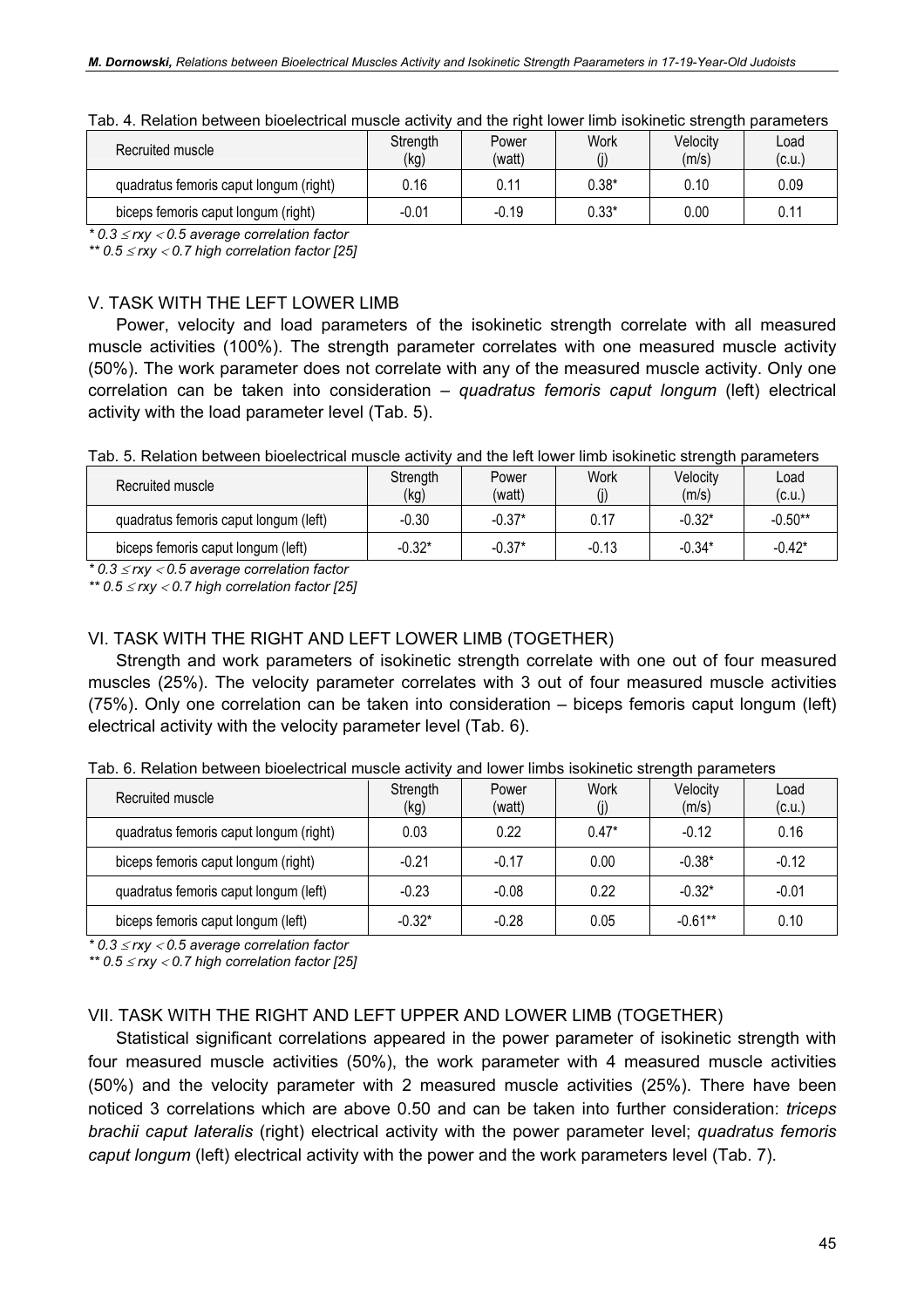| Recruited muscle                        | Strength<br>(kg) | Power<br>(watt) | <b>Work</b><br>(i) | Velocity<br>(m/s) | Load<br>(c.u.) |
|-----------------------------------------|------------------|-----------------|--------------------|-------------------|----------------|
| biceps brachii caput longum (right)     | 0.15             | 0.27            | 0.27               | $-0.17$           | 0.21           |
| triceps brachii caput lateralis (right) | $-0.27$          | $-0.70**$       | $0.45*$            | 0.02              | $-0.17$        |
| biceps brachii caput longum (left)      | $-0.08$          | $-0.41*$        | $0.47*$            | 0.11              | $-0.17$        |
| triceps brachii caput lateralis (left)  | $-0.24$          | $-0.22$         | $-0.17$            | $-0.34*$          | $-0.06$        |
| quadratus femoris caput longum (right)  | $-0.28$          | $-0.20$         | 0.06               | $-0.49*$          | 0.14           |
| biceps femoris caput longum (right)     | $-0.20$          | $-0.19$         | $0.45*$            | $-0.22$           | 0.05           |
| quadratus femoris caput longum (left)   | $-0.11$          | $-0.57**$       | $0.60**$           | 0.25              | $-0.30$        |
| biceps femoris caput longum (left)      | $-0.05$          | $-0.37*$        | 0.13               | 0.14              | $-0.27$        |

 $*$  0.3  $\leq$  rxy  $<$  0.5 average correlation factor

\*\*  $0.5 \leq$ rxy < 0.7 high correlation factor [25]

# **Discussion**

According to the achieved research results, statistically significant correlations appeared between the isokinetic strength parameters and emg signals of recruited muscles had appeared. So far such relations between static strength parameters values and emg signals have been obvious [22,23,24]. There are also findings that describe relations between dynamic strength parameters and emg signals [25,26,27]. This work gives even more information regarding relations between non-static strength parameters and emg signals of recruited muscles on specific research material.

# **Conclusions**

- $\circ$  In the upper right limb more statistical significant correlations between isokinetic strength parameters and electrical muscle activities are observed.
- $\circ$  In lower limbs measurement of the left leg shows more significant correlations.
- $\circ$  Comparing the upper and lower limbs it was noticed that the upper limbs isokinetic strength parameters are more correlated with the measured muscle electrical activities.
- $\circ$  Regarding the left and right side comparison, the right side (upper and lower limb) isokinetic strength parameters are more correlated with measured muscles activities.
- $\circ$  All observations are based on two levels of the correlation factor. Taking into consideration only high correlations, all the conclusions mentioned above are also the same.

# References

- 1. Komi PV. Strength and power in sport. Oxford: Blackwell Sci; 1992.
- 2. Zaciorski VM. Science and practice of strength training. Champaign: Human Kinetics; 1995.
- 3. Kochanowicz K. Kompleksowa kontrola w gimnastyce sportowej [The comprehensive control in artistic gimnastics]. Gdańsk: AWF; 1998 [in Polish].
- 4. Trzaskoma Z, Trzaskoma Ł. Kompleksowe zwiększanie siły mięśniowej sportowców [The comprehensive enhancement of the muscle power in sportsmen]. Warszawa: Biblioteka Trenera; 2001 [in Polish].
- 5. Sozański H. Podstawy teorii treningu sportowego [The basics of theory of sports training]. Warszawa: Biblioteka Trenera; 1999 [in Polish].
- 6. Skład M, Sulisz S. Zmienność w zakresie siły u zawodników gimnastyki, judo, kajakarstwa, łucznictwa i zapasów [Alternation of power in gymnasts, judoists, canoers, archers and wrestlers]. Wychowanie Fizyczne i Sport 1972;4:17–28 [in Polish].